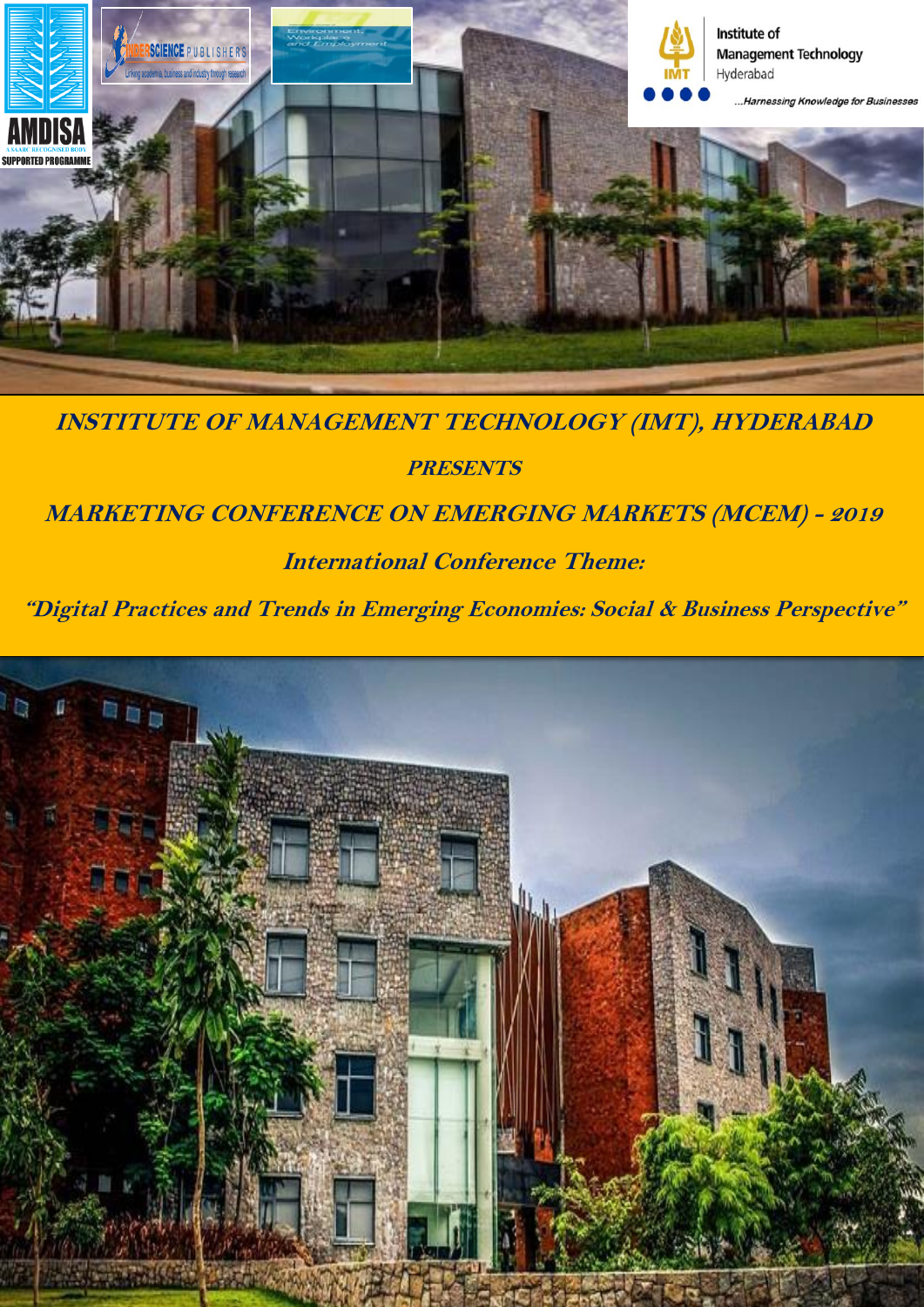Individuals around the globe are embracing and driving change, where the technology is available and affordable. Digital technology has immense potential to open up a wide range of opportunities for consumers as well as businesses. Digitalization has enhanced the connectivity and mobility in the society with the help of social media and is also providing new opportunities for businesses such as digital banking, online stores and aggregators, which is providing a win-win situation to both consumers and businesses. More specifically, digitalisation is playing a great role in emerging economies such as India, where a large number of the population resides in rural areas as it is helping them to get connected with recent developments and is improving their livelihoods. Further, the digital technology has helped the businesses to be more innovative, efficient and customer friendly. Globally, economies are investing in digital infrastructure to support policy agendas and to facilitate the achievement of opportunities for businesses, consumers, and government. Digital technologies, done right, can be a powerful enabler for economies and economic growth.

Considering the importance of digital infrastructure, the government has started to invest in developing the digital infrastructure in the country. The investment in digital infrastructure is as crucial as other forms of infrastructure because it will boost productivity, open up new channel of commerce and also enhance the economic growth of the nation. Digitalisation helps in breaking down of distances as a barrier. There are many other applications of digital technology in the business, consumer, and government spheres which include digitalization in multinational corporations, analysis of big data, and development of wide-ranging policy agendas, including privacy and cybercrime.

#### **Conference Objective**

Despite the knowledge and understanding that innovation and embracing new models are essential for survival and growth, most businesses find themselves operating in the loop of incremental changes like upholding current responsibilities and making just enough changes to ensure the next quarter's objectives. Marketers and businesses who are embracing the digital way, are also experimenting with the new understanding to have a deeper outlook. They are often limited by the lack of proper resources and uncertainty/boundary of the outcome. Currently, businesses are handicapped by lack of research in the digital domain. In order for a business to succeed in the digital age, consumer and society need to improve in digital. So business has a larger role in the term of educating the society

The objective of this conference is to provide a platform to academicians, industry practitioners, and NGO's to discuss their views, research and share their experiences of doing business/ helping people at the bottom of the pyramid with the changing trends of digitalisation. The conference expects to attract the intellectual working in the domain of digital space, which will help in knowledge sharing, understanding and promoting the best practices/barriers in the digital world and motivate researchers to address the new gap /issues in this emerging research topic.

#### **Conference Theme**

*"Digital Practices and Trends in Emerging Economies: Social & Business Perspective"* The conference will focus on the current and other emerging trends of Social, Economic, Business & Marketing in a digitally connected world.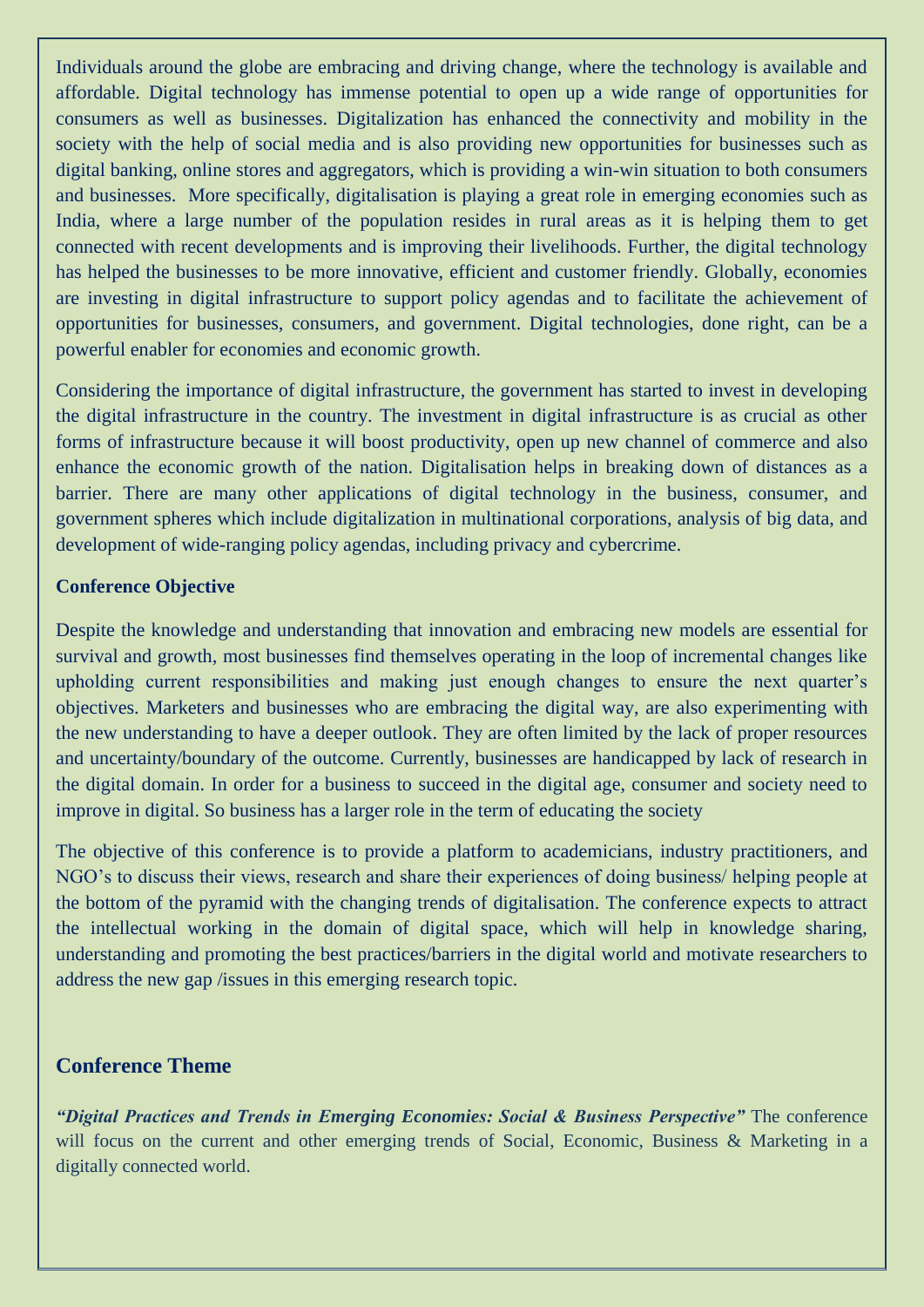## **Call for Papers**

Institute of Management Technology (IMT), Hyderabad invites you to participate in the 'International Conference on Digital Practices and Trends in Emerging Economies: Social & Business Perspective, which would be held on January 18 and 19, 2019 at Institute of Management Technology (IMT) – Hyderabad campus.

The details of the conference are provided as follows:

### *Participants*

This conference is ideal for doctoral students and research scholars, academicians, industry professionals and practitioners who are working / has an interested in "Digital World" and its allied field. We also encourage business researchers to participate to create an ideal connection between the research fraternity, academics and industry priorities.

## *Proposed tracks*

- Digital & Online Marketing
- $\bullet$  Business Analytics & IT
- Change Management & Leadership
- Digital & Business Operations
- R&D and Product Innovation
- Digital Business Models & Strategy
- Digital Finance
- Digital Consumer Behavior
- Digital Entrepreneurship
- Other Emerging Digital Technologies

## *Sub-Tracks*

The sub-tracks for the Conference are not limited to but consist of the following:

| E-commerce/B2B/B2C/B2P Marketing<br><b>Predictive Analytics</b><br>$\bullet$<br>$\bullet$<br><b>Search Engine Marketing</b><br>Big Data<br>$\bullet$<br>$\bullet$<br>Social Media Marketing<br>Internet of Things<br>$\bullet$<br>$\bullet$<br><b>CRM</b><br><b>Artificial Intelligence</b><br>$\bullet$<br>$\bullet$<br><b>Machine Learning</b><br><b>Sensory Marketing</b><br>$\bullet$<br>$\bullet$<br><b>Marketing Analytics</b><br>Data Mining<br>$\bullet$<br>$\bullet$ | <b>Digital &amp; Online Marketing</b>          | <b>Business Analytics &amp; IT</b> |
|-------------------------------------------------------------------------------------------------------------------------------------------------------------------------------------------------------------------------------------------------------------------------------------------------------------------------------------------------------------------------------------------------------------------------------------------------------------------------------|------------------------------------------------|------------------------------------|
| Analytics<br><b>Consumer Behavior</b>                                                                                                                                                                                                                                                                                                                                                                                                                                         | Advertising, Promotion & Branding<br>$\bullet$ | <b>Business Intelligence</b>       |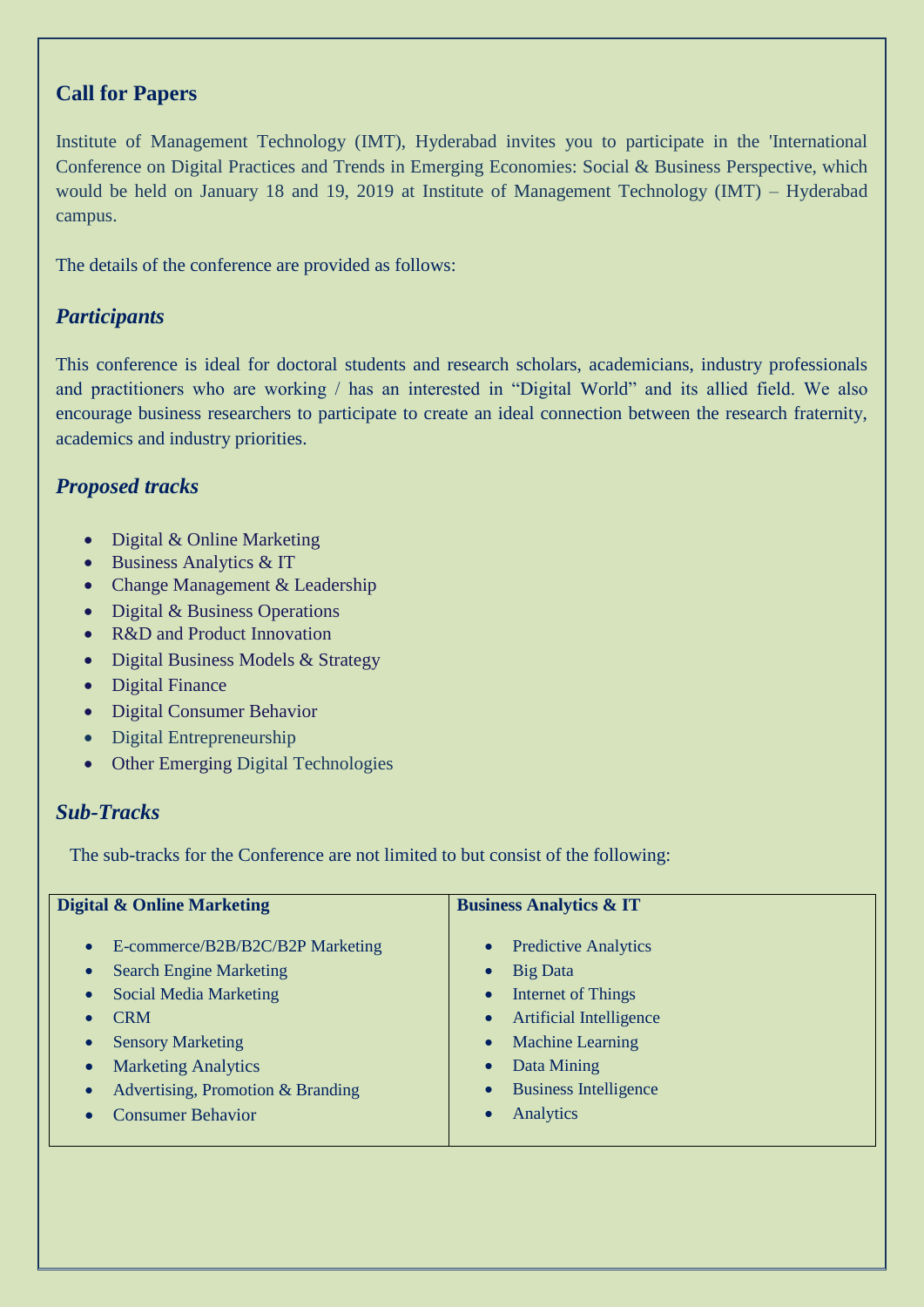| <b>Change Management &amp; Leadership</b><br><b>Organizational Change Management</b><br>Risk Management & Mitigation                                                                                                                                                                                                                                              | <b>Digital &amp; Business Operations</b><br>Transportation<br><b>Operations and Marketing Interface</b>                                                                                                                                                                                                                                                                                                                      |
|-------------------------------------------------------------------------------------------------------------------------------------------------------------------------------------------------------------------------------------------------------------------------------------------------------------------------------------------------------------------|------------------------------------------------------------------------------------------------------------------------------------------------------------------------------------------------------------------------------------------------------------------------------------------------------------------------------------------------------------------------------------------------------------------------------|
| Talent Acquisition & Management<br>New Age Leadership<br>Training & Development                                                                                                                                                                                                                                                                                   | Managing Digital & Integrated Supply Chain<br>$\bullet$<br><b>Total Quality Management</b><br>$\bullet$<br>Planning and Implementation<br><b>Managing Inventory</b><br><b>Digital Distribution</b><br>$\bullet$                                                                                                                                                                                                              |
| <b>R&amp;D</b> and Product Innovation                                                                                                                                                                                                                                                                                                                             | <b>Digital Business Models &amp; Strategy</b>                                                                                                                                                                                                                                                                                                                                                                                |
| <b>New Product Development</b><br><b>Go-to-market Strategy</b><br><b>Design Thinking</b><br><b>Vision Planning</b><br>Prototyping<br><b>Agile Practices</b>                                                                                                                                                                                                       | <b>Organizational Design</b><br><b>New Strategy Formulation</b><br><b>Growth Strategies</b><br><b>Organizational Networks</b><br>$\bullet$<br><b>Portfolio Planning</b><br>$\bullet$<br><b>Business Models</b>                                                                                                                                                                                                               |
| <b>Digital Finance</b><br>The future of finance in an era of digital<br>transformation.<br>FinTech and the Transformation in Financial<br>$\bullet$<br><b>Services</b><br><b>Digital Competition in Financial Services</b><br>$\bullet$<br><b>Innovation Strategy: Developing Your Fintech</b><br>strategy<br><b>Digital Transformation of Financial Services</b> | <b>Digital Consumer Behavior</b><br>Digital Revolution and Consumer Behavior.<br>$\bullet$<br>Consumer behavior and advertising.<br>$\bullet$<br>Consumer Buying Behavior- Digital Age.<br>$\bullet$<br><b>Consumer Search Behavior.</b><br>$\bullet$<br>Consumer behavior on social media.<br>Consumer behavior and Marketing strategy.<br>$\bullet$<br>Media Influence on Purchase Behavior.<br>Decoding digital consumers |
| <b>Digital Financial Inclusion</b><br><b>Digital Transactional Platforms.</b>                                                                                                                                                                                                                                                                                     |                                                                                                                                                                                                                                                                                                                                                                                                                              |
| <b>Digital Entrepreneurship</b><br>Fueling Digital Entrepreneurship in India.<br><b>Building Digital Entrepreneurship</b><br>Ecosystems(DEE)<br>Role of Digital in Social Entrepreneurship                                                                                                                                                                        | <b>Other Emerging Digital Technologies</b><br><b>Ambient Knowledge</b><br>Immersive Technologies (Virtual &<br><b>Augmented Reality</b> )<br><b>Virtual Private AI</b><br>Omni-Comms<br><b>Process Hacks</b><br><b>Personal Clouds</b><br>Any Other Related Aspects of Marketing in the<br><b>Emerging Markets</b>                                                                                                           |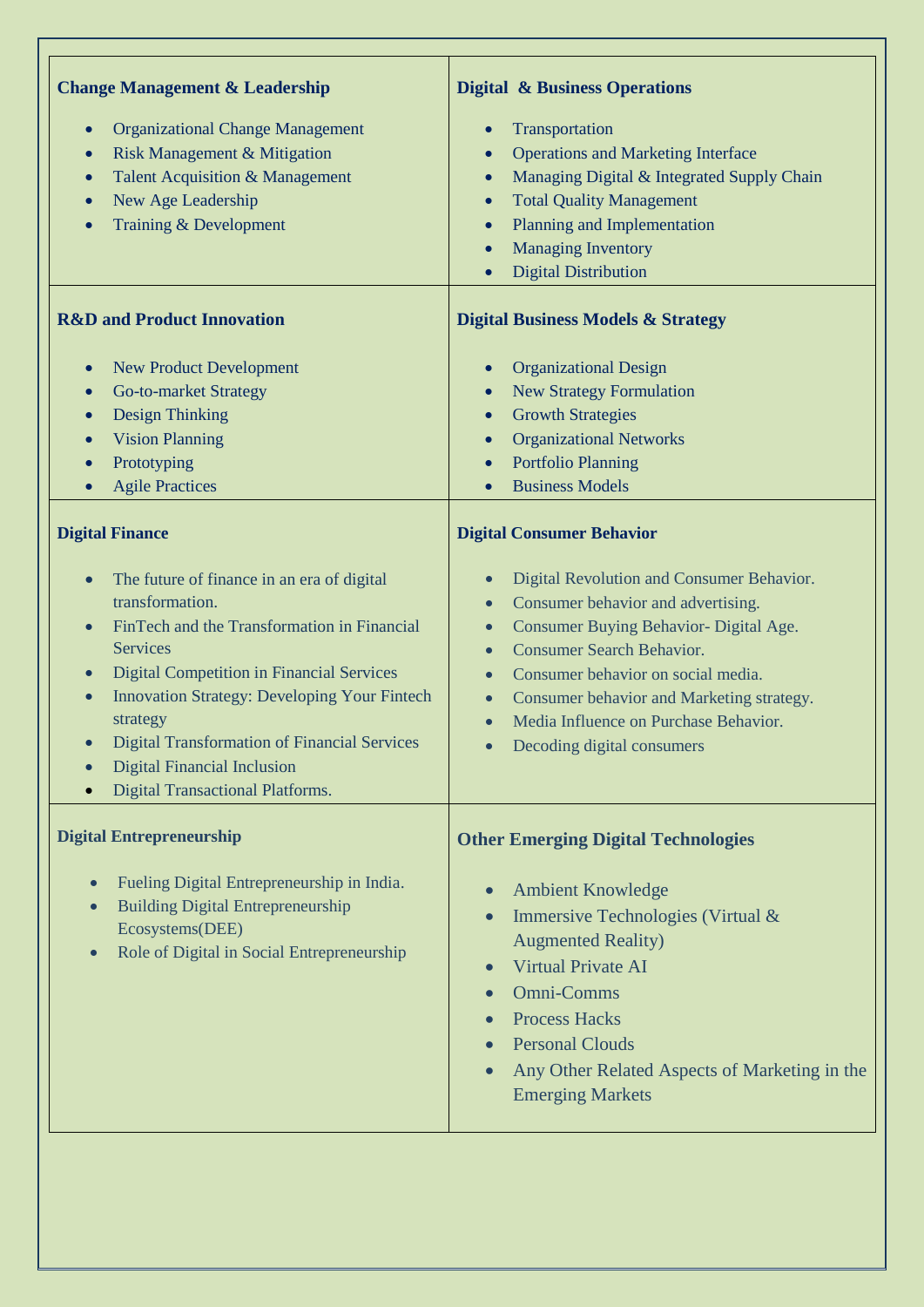## **Guidelines for Submission of Abstracts**

The length of the abstract should be between 1000 to 2,000 words. Abstracts should include the following: purpose of research, methodology, major results, implications (both theoretical and practical), and key references. In the cover page, the author(s) should mention under which track of the conference the abstract is to be included. The abstract should adhere to the following:

- Length: 1,000 to 2,000 words excluding cover page and references
- Margins: 2.5 cm. or 1 inch
- Font: Times New Roman, 12 point
- Spacing:  $1.5$
- Cover page: Title, Author(s), Track, Affiliation(s), Contact details
- Key words: Maximum Four

The author details should be mentioned in the cover page ONLY. Any other pages of the abstract should NOT contain any author(s) details. Abstracts will be subjected to blind review process and only those abstracts approved by the reviewers will be selected.

Abstracts in MS Word format should be sent to [markcon@imthyderabad.edu.in](mailto:markcon@imthyderabad.edu.in) within 30<sup>th</sup> Nov 2018. Post blind review, the conference committee would intimate the authors of the selected abstracts regarding the acceptance of the same via email in a week time. Acceptance of the abstract implies that at least one of the authors will attend the conference and present the paper.

#### **Notification of Acceptance**

The Conference Committee would intimate the authors via email on receipt of the abstracts. Post 20<sup>th</sup> Nov 2018, all the collated abstracts would be categorized and sent to the reviewers for the blind review process. Post review, the conference committee would intimate the authors of the selected abstracts regarding the acceptance of the same via email by  $30<sup>th</sup>$  Dec 2018. Acceptance of the abstract implies that at least one of the authors will attend the conference and present the paper.

## **Guidelines for Submission of Selected Papers**

Soft copy in PDF format and a hard copy of the paper for presentation at the conference will have to be submitted by 30<sup>th</sup> December, 2018. A covering letter clearly certifying that the manuscript is original and has neither been published anywhere nor is at present being considered for any other publication should accompany the hard copy of the paper. The electronic version of the paper should be sent to [markcon@imthyderabad.edu.in.](mailto:markcon@imthyderabad.edu.in) The paper should adhere to the following:

- Maximum length: 6,000 words excluding cover page and references
- Margins: 2.5 cm. or 1 inch
- Font: Times New Roman, 12 point
- Spacing:  $1.5$
- Title page: Title, author(s), affiliation(s), contact details
- Synopsis: Not more than 200 words
- Keywords: Maximum Four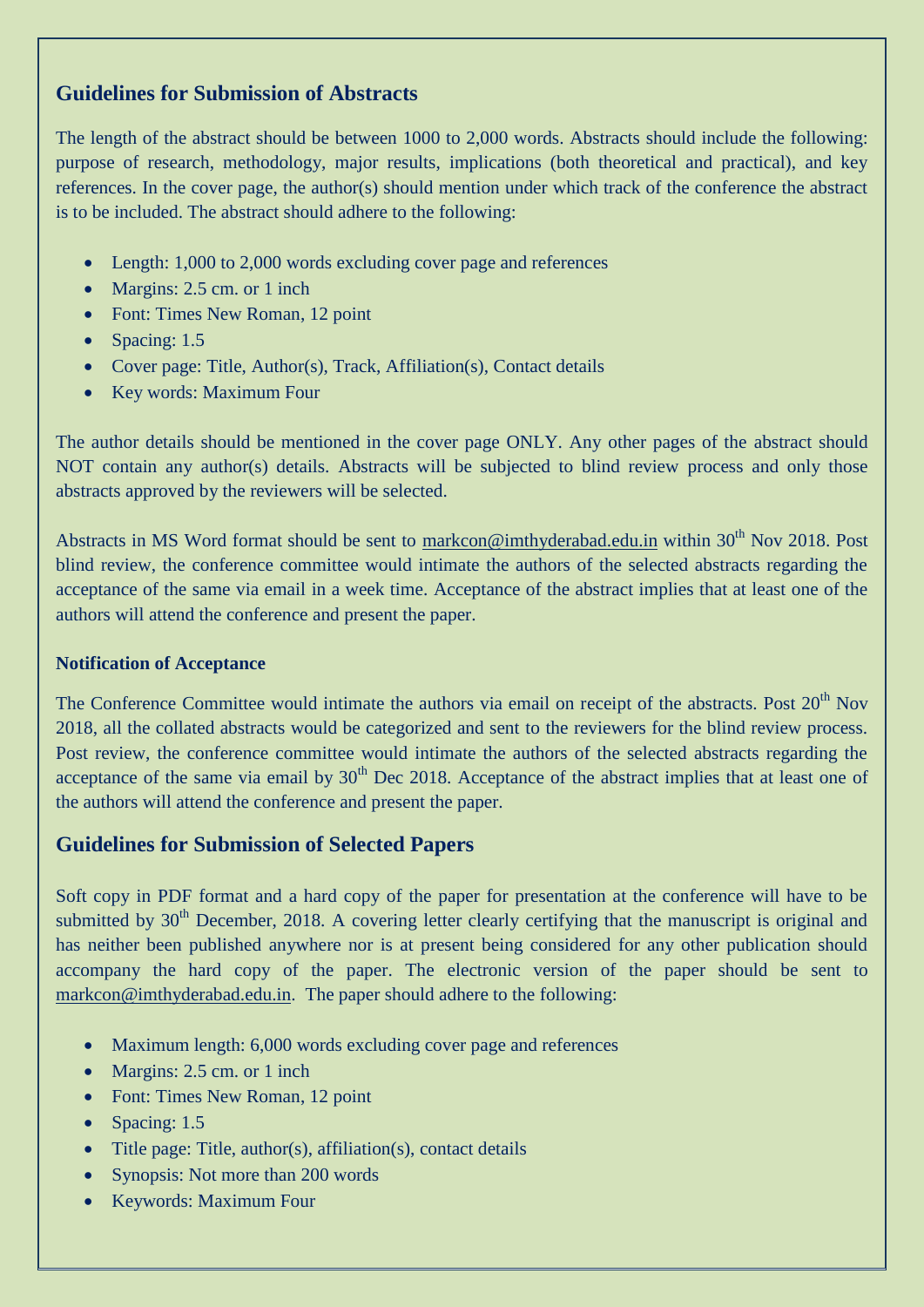*Footnotes:* Footnotes should appear at the bottom of the normal text area, with a line of about 5cm set immediately above them. The superscript numeral used to refer to a footnote should appear in the text.

*Tables and Figures:* The tables and figures should be numbered and must carry a caption. The figure and table number should be given in the corresponding text. Source should be explicitly mentioned for adapted or reproduced tables or figures.

*Citations:* Please follow APA Citation style for the references.

The papers which are selected for presentation in the conference would be published in the form of proceedings with ISBN number.

#### **Best Paper Award**

One of the papers submitted for presentation in the conference would receive Best Paper Award in recognition of outstanding contribution in the area of the conference theme.

### *Paper Publication*

Extended version of conference presentation, selected on the basis of content and quality will be invited for review and potential publication in the special issue of International Journal of Environment, Workplace and Employment (An Inderscience Journal, Scopus Indexed, and ABDC-C category). The organizers are thankful to Prof. Pascal Paillé (Editor, International Journal of Environment, Workplace and Employment) for providing an opportunity for special issue on the conférence theme.

## **Registration**

*Fee:* All participants are required to register for the conference. For Indian nationals, the registration fee is INR 1000 (One Thousand) under the "Research Scholar" category and INR 2000 (Two Thousand) under the "Others" category. Only doctoral/post-graduate students from a recognized University/Institute/researchcenter in India would be considered under the "Research Scholar" category. Doctoral/PG students would have to submit a letter signed by the head of the Institute, where are they are working/studying, stating that the participant is a doctoral/post-graduate student.

Any other participants, other than the doctoral/PG students would be considered under the "Others" category.

For foreign nationals, the registration fee is US\$ 100. Categories do not apply for foreign nationals.

The registration fee includes lunch, dinner and tea on conference days as well as copy of the conference proceedings and other stationeries (notebook, pen, folders/bags etc.). Registration form would be emailed to you along with abstract approval information.

*Early-bird Offer***:** Participants who register on or before 30th Sep, 2018 can avail early bird discounted rates. For Indian participants under "Research Scholar" category it is INR 500 (Five Hundred) and for "Others" category it is INR 1000 (One Thousand). For foreign participants, the same would be US\$ 80 irrespective of the category.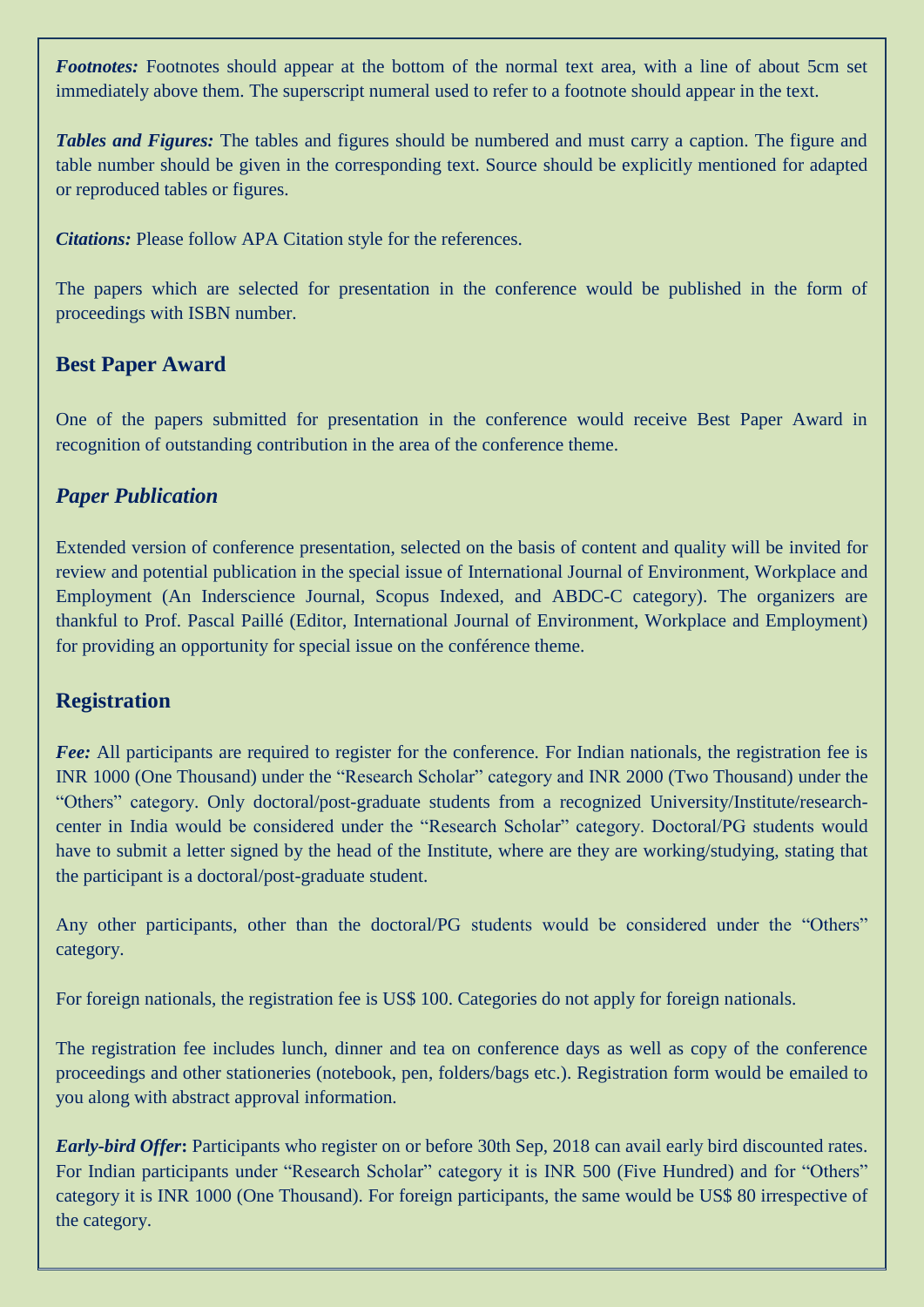**Presentation in absentia:** We encourage participants to attend the conference in person. However, participants can request presentation in absentia in case of unavoidable reasons. In case of presentation in absentia, an extra charge of INR 1000 (One Thousand) for Indian nationals and US\$ 50 (Fifty) for foreign nationals would apply. This charge is over and above the registration fee. In these cases, the paper/article would only be included in the conference proceedings with ISBN, but it would not be presented. No request for presentation in absentia would be accepted post  $30<sup>th</sup>$  Nov 2018.

*Bank details:* Registration fee can be submitted through a demand draft in favor of *'Institute of Management Technology, Hyderabad'*, payable at Hyderabad. Online transfer of the registration fee is also possible. The account detail wherein online transfer is to be credited is as follows:

A/c Name : Institute of Management Technology Hyderabad. A/c Number : 000694600000012 Account Type : Savings Account Bank Name : Yes Bank Branch Name : Somajiguda, Hyderabad IFS Code : YESB0000006

Kindly fill the form by clicking the link <https://goo.gl/wEhhfz> after the completion of transaction.

## **Hospitality**

Participants may opt to stay at the IMT-Hyd. campus during the conference days. The campus Guest House has limited number of rooms and would be available for the conference participants on first come first serve basis. The tariff details, which include service taxes, are given as follows:

Single Occupancy = Rs. 2,500/- per day

Double Occupancy = Rs.  $1,500/$ - per day

There are also a wide range of hotels in Shamshabad in all the categories from luxury to budget hotels. You may use internet to find out the hotel and their details for reservations. Shamshabad is situated at a road distance of 8- 10 kms from the campus. Autos (three-wheeled vehicles) generally charge INR 120 for a single-way trip to IMT campus from Shamshabad.

## **About Institute of Management Technology (IMT), Hyderabad:**

IMT Hyderabad's state of the art campus with nearly 2 lakh sq. feet built up area is located in 30 acres land near Hyderabad's Rajiv Gandhi International Airport in Shamshabad. The beautifully landscaped green campus of IMT Hyderabad has an academic block, a library building, dining halls, hostels, faculty housing and seven water bodies for water harvesting. The institute has a sports complex with cricket ground, football ground, basketball court, tennis court and badminton courts. The academic block houses nine lecture theatres (tiered), eleven flat classrooms, 55 faculty offices, IT labs with more than 100 systems, administrative offices, meeting rooms, conference halls and an open air amphitheater with a capacity of nearly 300.

IMT Hyderabad's PGDM programs are residential in nature and all the students are required to stay in hostel. The institute has four hostel blocks with 180 rooms each. All the hostel rooms are single occupancy, fully furnished and have internet connectivity. Apart from the basic amenities and required security, the hostels also have recreational, sports and gym facilities.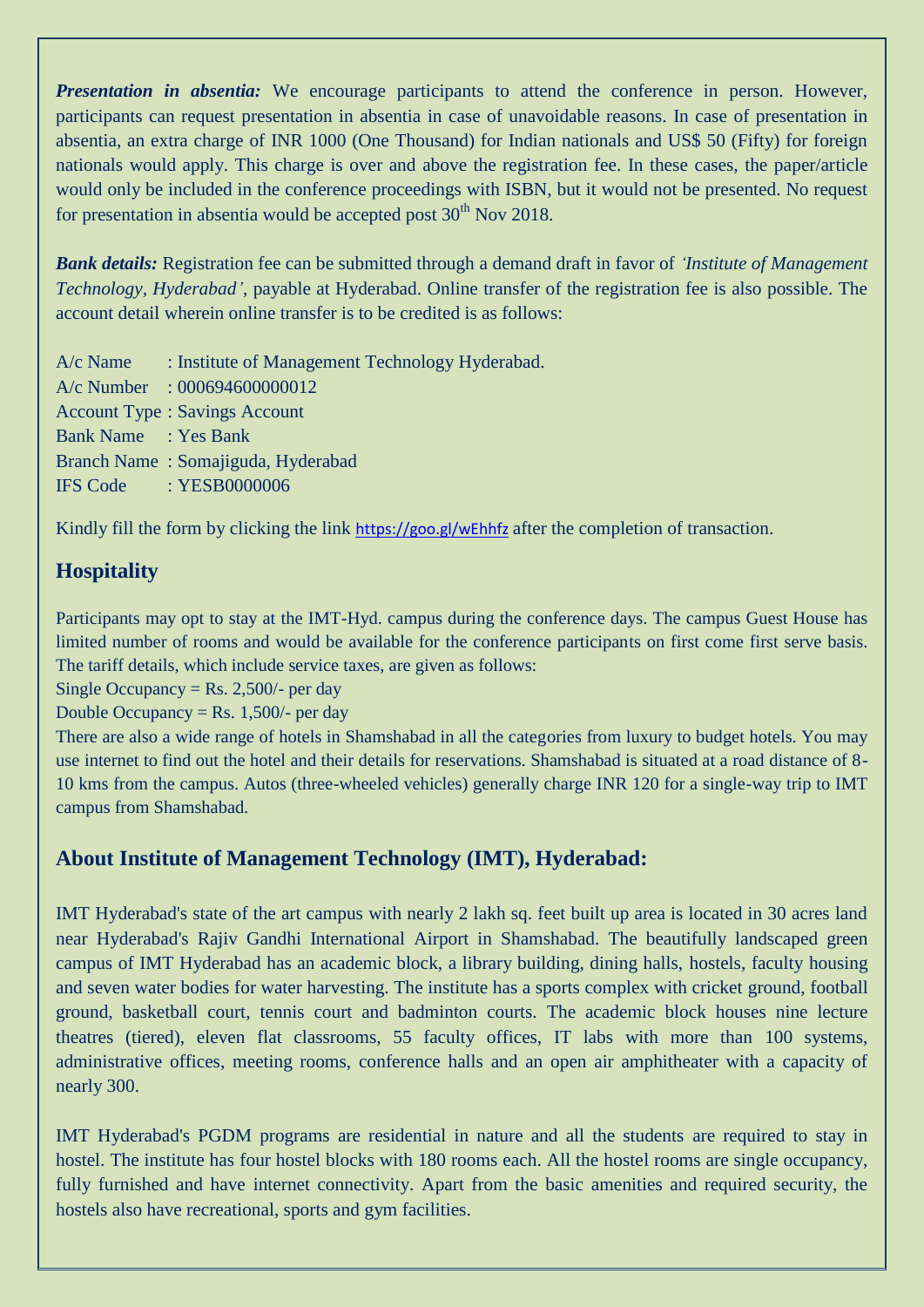## **About Hyderabad:**

Hyderabad is the capital of the southern Indian states of Telangana and Andhra Pradesh. A major center for the technology industry, it is home to many upscale restaurants and shops. Occupying 625 square kilometers (241 sq. mi) along the banks of the Musi River, it has a population of about 6.8 million and a metropolitan population of about 7.75 million, making it the fourth most populous city and sixth most populous urban agglomeration in India. Much of Hyderabad is situated on hilly terrain around artificial lakes, including Hussain Sagar-predating the city's founding—north of the city center. The growth of the financial services sector has helped Hyderabad evolve from a traditional manufacturing city to a cosmopolitan industrial service centre.

## **How to Reach Hyderabad:**

Hyderabad has a new state of the art airport which is serviced by international flights from Europe and the Middle East. Domestic flights operate from all major hubs. Taxis and auto-rickshaws ply back and forth to the city center. Hyderabad has three railway stations: Kacheguda, Hyderabad Deccan (Nampally) and Secunderabad. All three are major junctions on the South and West Zone sectors of the Indian Railways linking Hyderabad to major destinations like Mumbai, Delhi, Kolkata, Pune, Chennai, Bangalore and Thiruananthapuram.

### **Climate:**

Hyderabad has a tropical wet and dry climate bordering on a hot semi-arid climate. The annual mean temperature is 26.6 °C (79.9 °F); monthly mean temperatures are 21–33 °C (70–91 °F). Summers (March– June) are hot and humid, with average highs in the mid-to-high 30s Celsius. Winter lasts for only about 2 months, during which the lowest temperature occasionally dips to 10  $^{\circ}$ C (50  $^{\circ}$ F) in December and January.

## **Important Dates**

| Last date for abstract submission           | Nov 30, 2018      |
|---------------------------------------------|-------------------|
| Notification of abstract acceptance         | Dec 15, 2018      |
| Last date for submission of selected papers | Till Dec 30, 2018 |
| Last date of payment for registration fees  | Dec 15, 2018      |
| Conference dates                            | Jan 18-19, 2019   |

## **Conference Committee**

- Mr. Devi Prasad Ghosh
- Mr. Nitin Gupta
- Mr. Sivagnanasundaram M
- Mr. Dhananjay Singh
- Mr. Manoj Das
- Mr. Ram Balak Yadav
- Mr. Pradeep Kumar Mohanty
- Mr. Phalguna Reddy
- Area Chairpersons